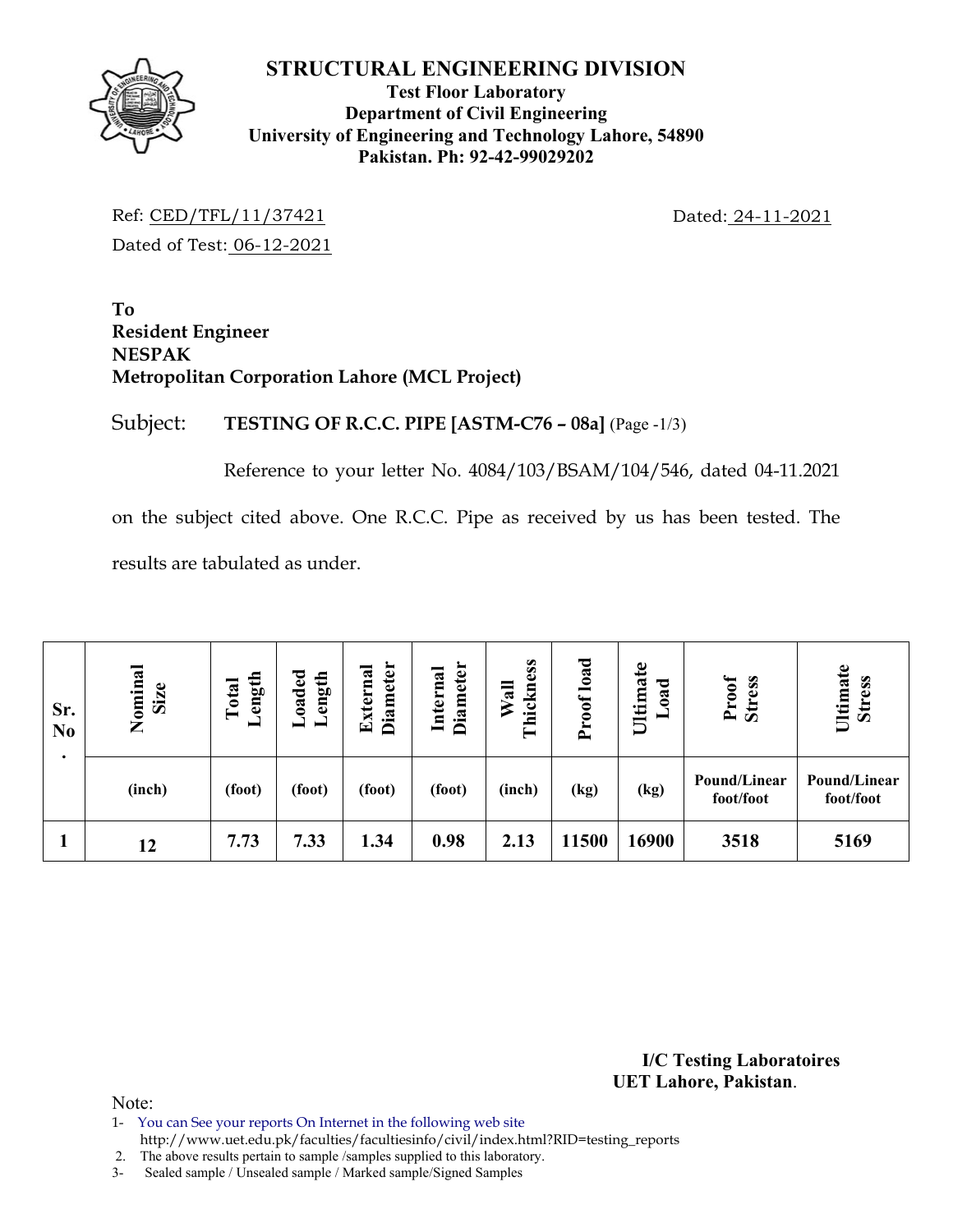**Test Floor Laboratory Department of Civil Engineering University of Engineering and Technology Lahore, 54890 Pakistan. Ph: 92-42-99029202** 

Ref: CED/TFL/11/37421 Dated: 24-11-2021 Dated of Test: 06-12-2021

**To Resident Engineer NESPAK Metropolitan Corporation Lahore (MCL Project)** 

Subject: **TESTING OF R.C.C. PIPE [ASTM-C76 – 08a]** (Page -2/3)

Reference to your letter No. 4084/103/BSAM/104/547, dated 04-11.2021

on the subject cited above. One R.C.C. Pipe as received by us has been tested. The results are tabulated as under.

| Sr.<br>N <sub>0</sub> | Nominal<br>Size | ength<br>Total | oaded<br>ength<br>┙ | <b>Diameter</b><br>xterna<br>囯 | <b>Diameter</b><br>Internal | Thickness<br>$W$ all | Proof load | Ultimate<br>bad<br>━ | <b>Stress</b><br>Proof    | Ultimate<br><b>Stress</b> |
|-----------------------|-----------------|----------------|---------------------|--------------------------------|-----------------------------|----------------------|------------|----------------------|---------------------------|---------------------------|
|                       | (inch)          | (foot)         | (foot)              | (foot)                         | (foot)                      | (inch)               | (kg)       | (kg)                 | Pound/Linear<br>foot/foot | Pound/Linear<br>foot/foot |
|                       | 18              | 7.71           | 7.31                | 1.93                           | 1.50                        | 2.61                 | 9000       | 13400                | 1813                      | 2699                      |

**I/C Testing Laboratoires UET Lahore, Pakistan**.

Note:

1- You can See your reports On Internet in the following web site http://www.uet.edu.pk/faculties/facultiesinfo/civil/index.html?RID=testing\_reports

2. The above results pertain to sample /samples supplied to this laboratory.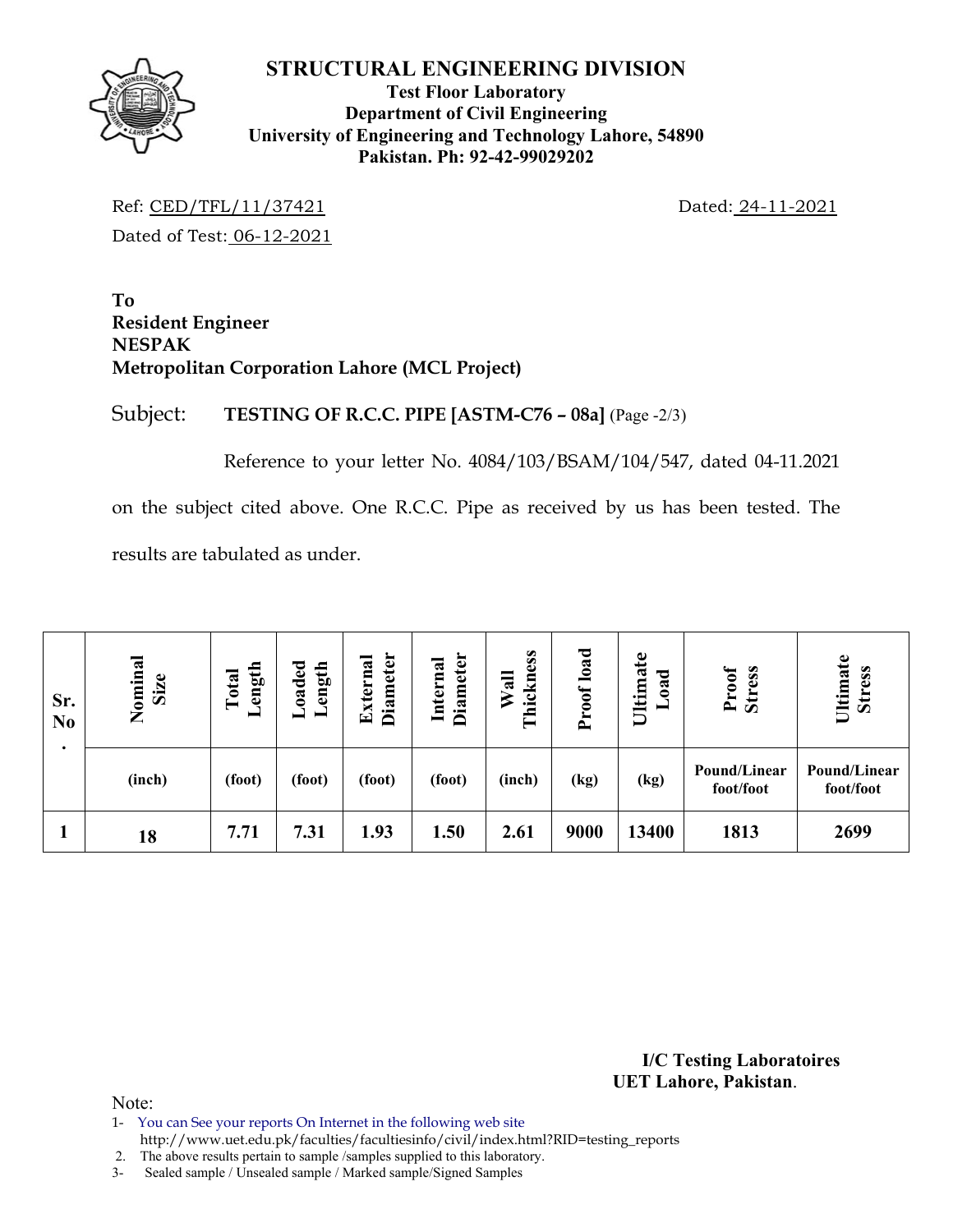**Test Floor Laboratory Department of Civil Engineering University of Engineering and Technology Lahore, 54890 Pakistan. Ph: 92-42-99029202** 

Ref: CED/TFL/11/37421 Dated: 24-11-2021 Dated of Test: 06-12-2021

**To Resident Engineer NESPAK Metropolitan Corporation Lahore (MCL Project)** 

Subject: **TESTING OF R.C.C. PIPE [ASTM-C76 – 08a]** (Page -3/3)

Reference to your letter No. 4084/103/BSAM/104/548, dated 04-11.2021

on the subject cited above. One R.C.C. Pipe as received by us has been tested. The results are tabulated as under.

| Sr.<br>N <sub>0</sub> | Nominal<br>Size | ength<br>Total<br>- | $0a$ ded<br>ength<br>╺ | <b>Diameter</b><br>xterna<br>덕 | Diameter<br>Internal | Thickness<br>$W$ all | Proof load | Ultimate<br><b>b</b> so<br>━ | <b>Stress</b><br>Proof    | Ultimate<br>Stress        |
|-----------------------|-----------------|---------------------|------------------------|--------------------------------|----------------------|----------------------|------------|------------------------------|---------------------------|---------------------------|
|                       | (inch)          | (foot)              | (foot)                 | (foot)                         | (foot)               | (inch)               | (kg)       | (kg)                         | Pound/Linear<br>foot/foot | Pound/Linear<br>foot/foot |
|                       | 24              | 7.72                | 7.18                   | 2.50                           | 2.00                 | 3.01                 | 9800       | 13680                        | 1503                      | 2098                      |

**I/C Testing Laboratoires UET Lahore, Pakistan**.

- 1- You can See your reports On Internet in the following web site
- http://www.uet.edu.pk/faculties/facultiesinfo/civil/index.html?RID=testing\_reports
- 2. The above results pertain to sample /samples supplied to this laboratory.
- 3- Sealed sample / Unsealed sample / Marked sample/Signed Samples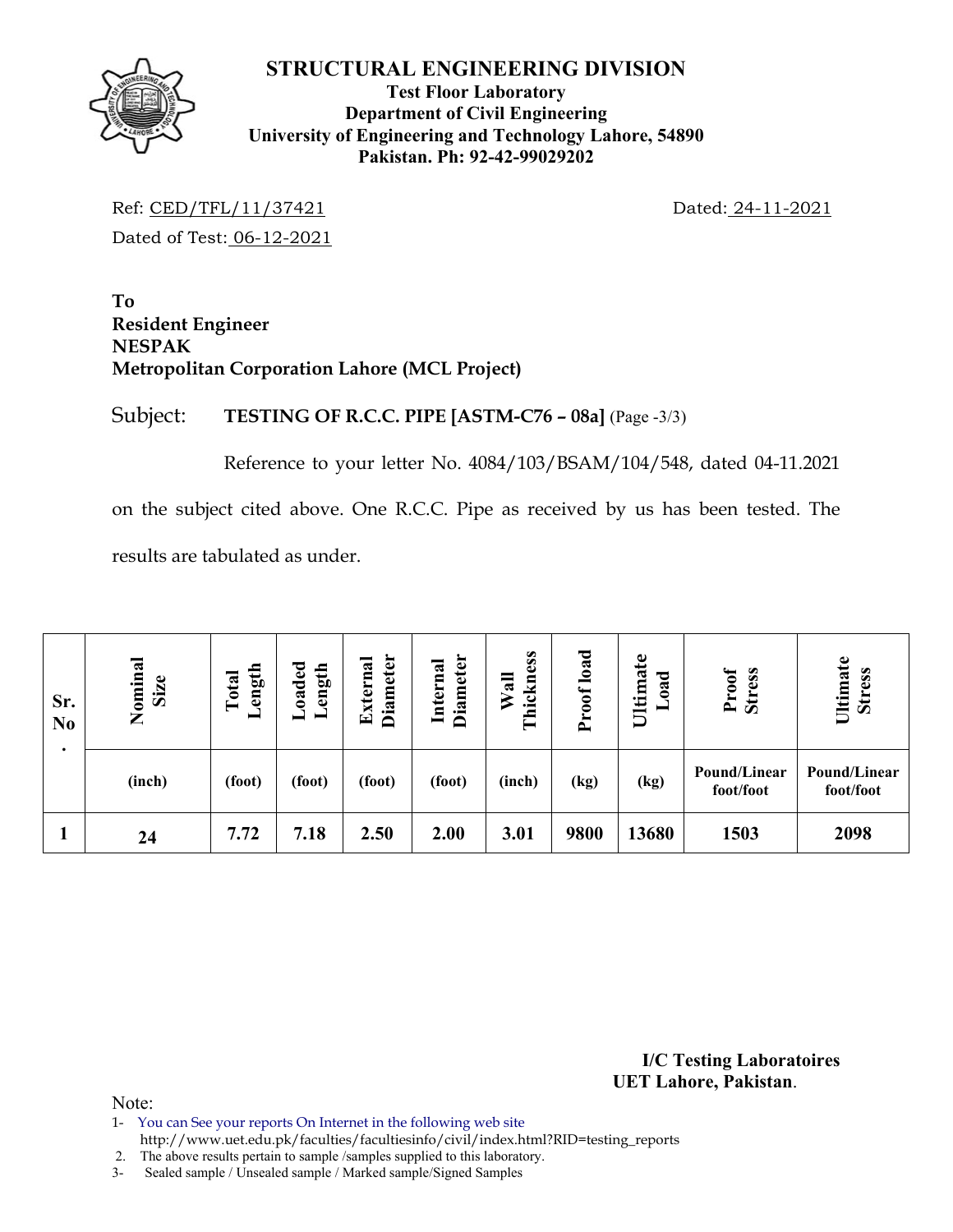

### **Test Floor Laboratory Department of Civil Engineering University of Engineering and Technology Lahore, 54890 Pakistan. Ph: 92-42-99029202**

To, Resident Engineer Dar Engineering Punjab Agriculture Food and Durg Authority's Science Enclave, Lahore

| Reference # CED/TFL 37449 (Dr. Rizwan Azam)                   | Dated: 01-12-2021 |
|---------------------------------------------------------------|-------------------|
| Reference of the request letter $\#$ DB-78-DAR-RE-ME-2021-030 | Dated: 30-11-2021 |

# **Tension Test Report** (Page – 1/4)

| Date of Test | $06-12-2021$                           |
|--------------|----------------------------------------|
| Gauge length | 2 inches                               |
| Description  | Electric Light Pole Strip Tensile Test |

| Sr. No.        | Designation<br>(mm) |                | Size of Strip<br>(mm) | <b>X</b> Section<br>Area<br>$\text{(mm}^2)$ | <b>Yield load</b><br>(kg) | <b>Breaking</b><br>Load<br>(kg)          | <b>Yield Stress</b><br>(MPa) | Ultimate<br><b>Stress</b><br>(MPa) | Elongation<br>(in) | % Elongation             | Remarks |
|----------------|---------------------|----------------|-----------------------|---------------------------------------------|---------------------------|------------------------------------------|------------------------------|------------------------------------|--------------------|--------------------------|---------|
| $\mathbf{1}$   | Electric            |                | 28.60x3.15            | 90.09                                       | 3600                      | 5160                                     | 392                          | 562                                | 0.50               | 25.00                    |         |
| $\overline{2}$ | <b>Light Pole</b>   |                | 28.60x3.15            | 90.09                                       | 3400                      | 4920                                     | 370                          | 536                                | 0.50               | 25.00                    |         |
| Ξ.             |                     |                | $\overline{a}$        |                                             | $\overline{\phantom{0}}$  |                                          | $\blacksquare$               |                                    |                    | $\overline{\phantom{0}}$ |         |
| Ξ.             |                     | $\overline{a}$ |                       |                                             |                           |                                          |                              |                                    |                    |                          |         |
| Ξ.             |                     |                |                       |                                             | $\blacksquare$            |                                          | $\blacksquare$               | $\overline{\phantom{0}}$           | $\blacksquare$     | $\blacksquare$           |         |
| -              |                     |                |                       |                                             |                           |                                          | -                            |                                    | $\blacksquare$     | $\overline{\phantom{0}}$ |         |
|                |                     |                |                       |                                             |                           | <b>Only Two Samples for Tensile Test</b> |                              |                                    |                    |                          |         |
|                | <b>Bend Test</b>    |                |                       |                                             |                           |                                          |                              |                                    |                    |                          |         |
|                |                     |                |                       |                                             |                           |                                          |                              |                                    |                    |                          |         |
|                |                     |                |                       |                                             |                           |                                          |                              |                                    |                    |                          |         |
|                |                     |                |                       |                                             |                           |                                          |                              |                                    |                    |                          |         |

### **I/C Testing Laboratoires UET Lahore, Pakistan**.

- 1- You can See your reports On Internet in the following web site
- http://www.uet.edu.pk/faculties/facultiesinfo/civil/index.html?RID=testing\_reports
- 2. The above results pertain to sample /samples supplied to this laboratory.
- 3- Sealed sample / Unsealed sample / Marked sample/Signed Samples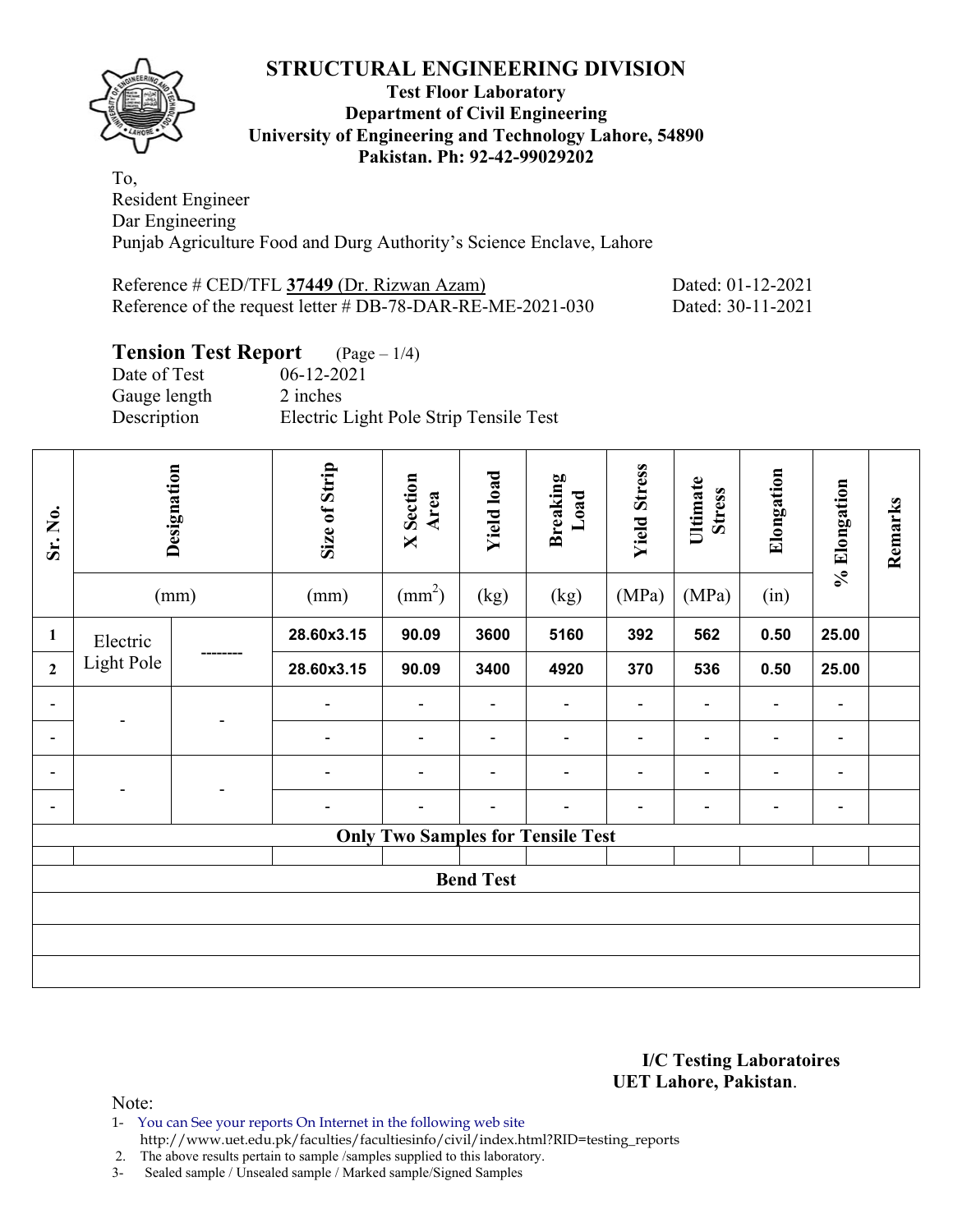

### **Test Floor Laboratory Department of Civil Engineering University of Engineering and Technology Lahore, 54890 Pakistan. Ph: 92-42-99029202**

To, Resident Engineer Dar Engineering Punjab Agriculture Food and Durg Authority's Science Enclave, Lahore

| Reference # CED/TFL 37449 (Dr. Rizwan Azam)                   | Dated: 01-12-2021 |
|---------------------------------------------------------------|-------------------|
| Reference of the request letter $\#$ DB-78-DAR-RE-ME-2021-028 | Dated: 17-11-2021 |

# **Tension Test Report** (Page – 2/4)

| Date of Test | $06-12-2021$                      |
|--------------|-----------------------------------|
| Gauge length | 2 inches                          |
| Description  | MS Sheet Steel Strip Tensile Test |

| Sr. No.        | Designation<br>(mm) |              | Size of Strip<br>(mm) | <b>X</b> Section<br>Area<br>$\text{(mm}^2)$ | <b>Yield load</b><br>(kg) | <b>Breaking</b><br>Load<br>(kg)          | <b>Yield Stress</b><br>(MPa) | Ultimate<br><b>Stress</b><br>(MPa) | Elongation<br>(in) | % Elongation             | Remarks |
|----------------|---------------------|--------------|-----------------------|---------------------------------------------|---------------------------|------------------------------------------|------------------------------|------------------------------------|--------------------|--------------------------|---------|
| $\mathbf{1}$   |                     |              | 16.65x1.00            | 16.65                                       | 560                       | 800                                      | 330                          | 471                                | 0.80               | 40.00                    |         |
| $\overline{2}$ | <b>MS</b> Sheet     | $\mathbf{1}$ | 16.60x1.00            | 16.60                                       | 530                       | 760                                      | 313                          | 449                                | 0.80               | 40.00                    |         |
| $\blacksquare$ |                     |              |                       | $\blacksquare$                              | $\blacksquare$            | $\blacksquare$                           | $\blacksquare$               | $\blacksquare$                     |                    | $\overline{\phantom{0}}$ |         |
| Ξ.             | $\overline{a}$      |              |                       | -                                           |                           | $\blacksquare$                           |                              |                                    |                    |                          |         |
| $\blacksquare$ |                     |              |                       | $\blacksquare$                              | $\blacksquare$            | $\blacksquare$                           | $\blacksquare$               | $\overline{\phantom{0}}$           | $\blacksquare$     | $\overline{\phantom{0}}$ |         |
| ۰              |                     |              |                       | $\blacksquare$                              | $\overline{\phantom{0}}$  | $\blacksquare$                           | $\blacksquare$               | $\overline{\phantom{0}}$           | $\overline{a}$     | $\blacksquare$           |         |
|                |                     |              |                       |                                             |                           | <b>Only Two Samples for Tensile Test</b> |                              |                                    |                    |                          |         |
|                | <b>Bend Test</b>    |              |                       |                                             |                           |                                          |                              |                                    |                    |                          |         |
|                |                     |              |                       |                                             |                           |                                          |                              |                                    |                    |                          |         |
|                |                     |              |                       |                                             |                           |                                          |                              |                                    |                    |                          |         |
|                |                     |              |                       |                                             |                           |                                          |                              |                                    |                    |                          |         |

### **I/C Testing Laboratoires UET Lahore, Pakistan**.

- 1- You can See your reports On Internet in the following web site
- http://www.uet.edu.pk/faculties/facultiesinfo/civil/index.html?RID=testing\_reports
- 2. The above results pertain to sample /samples supplied to this laboratory.
- 3- Sealed sample / Unsealed sample / Marked sample/Signed Samples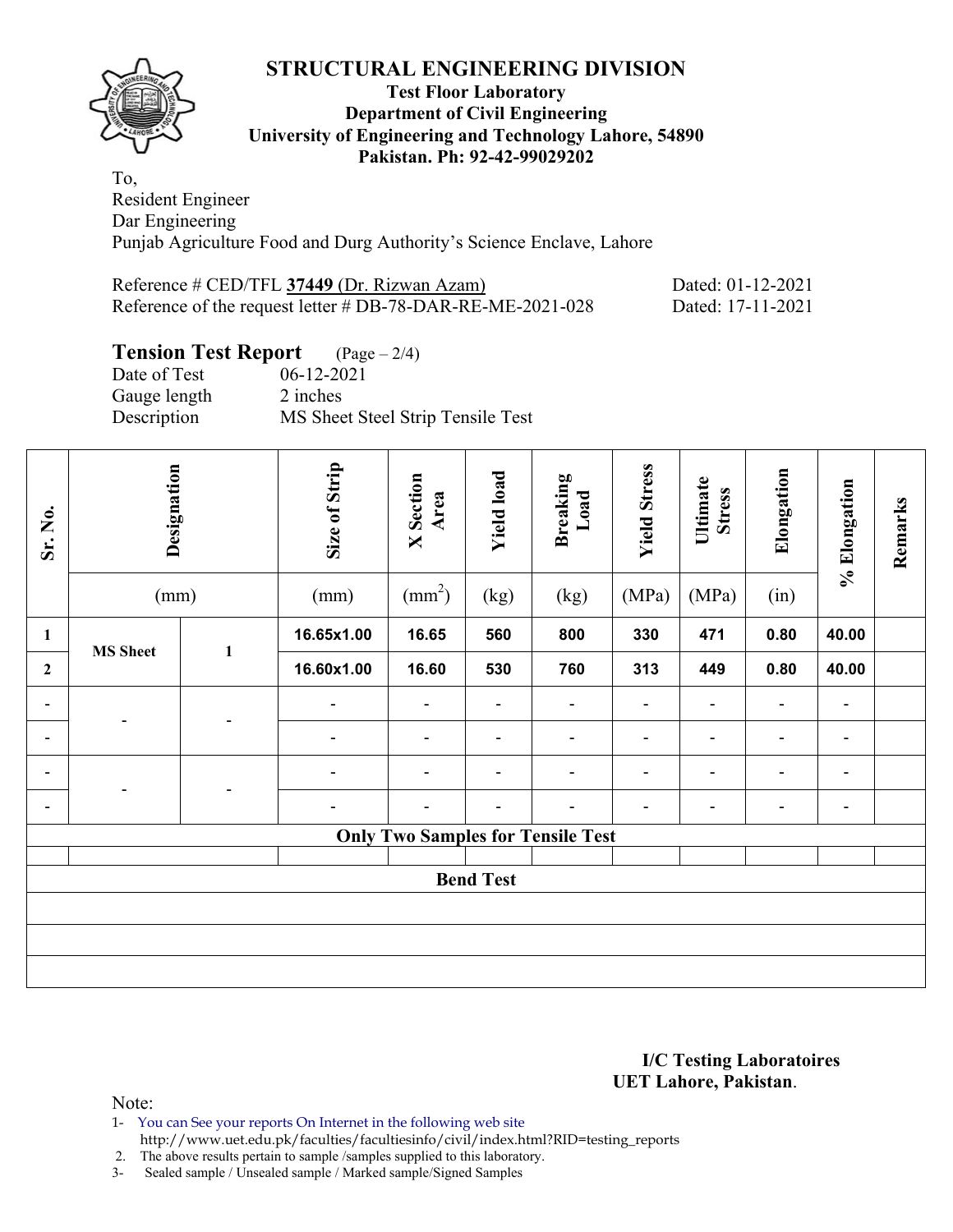

### **Test Floor Laboratory Department of Civil Engineering University of Engineering and Technology Lahore, 54890 Pakistan. Ph: 92-42-99029202**

To, Resident Engineer Dar Engineering Punjab Agriculture Food and Durg Authority's Science Enclave, Lahore

| Reference # CED/TFL 37449 (Dr. Rizwan Azam)                   | Dated: 01-12-2021 |
|---------------------------------------------------------------|-------------------|
| Reference of the request letter $\#$ DB-78-DAR-RE-ME-2021-026 | Dated: 17-11-2021 |

|                         |                                                                        | <b>Tension Test Report</b> | $(Page - 3/4)$   |                                            |                   |                         |                     |                           |            |              |         |
|-------------------------|------------------------------------------------------------------------|----------------------------|------------------|--------------------------------------------|-------------------|-------------------------|---------------------|---------------------------|------------|--------------|---------|
|                         | Date of Test                                                           |                            | $06 - 12 - 2021$ |                                            |                   |                         |                     |                           |            |              |         |
|                         | Gauge length                                                           |                            | 2 inches         |                                            |                   |                         |                     |                           |            |              |         |
|                         | Description<br>MS, GI Sheet & Steel Structure Steel Strip Tensile Test |                            |                  |                                            |                   |                         |                     |                           |            |              |         |
| Sr. No.                 | Designation                                                            |                            | Size of Strip    | <b>X</b> Section<br>Area                   | <b>Yield load</b> | <b>Breaking</b><br>Load | <b>Yield Stress</b> | Ultimate<br><b>Stress</b> | Elongation | % Elongation | Remarks |
|                         | (mm)                                                                   |                            | (mm)             | $\text{(mm}^2)$                            | (kg)              | (kg)                    | (MPa)               | (MPa)                     | (in)       |              |         |
| $\mathbf{1}$            | <b>MS</b> Sheet                                                        | $\boldsymbol{2}$           | 18.80x1.90       | 35.72                                      | 1000              | 1680                    | 275                 | 461                       | 0.70       | 35.00        |         |
| $\boldsymbol{2}$        |                                                                        |                            | 18.60x1.90       | 35.34                                      | 1000              | 1720                    | 278                 | 477                       | 0.80       | 40.00        |         |
| $\mathbf{3}$            | <b>GI</b> Sheet                                                        |                            | 28.80x1.00       | 28.80                                      | 1200              | 1720                    | 409                 | 586                       | 0.50       | 25.00        |         |
| $\overline{\mathbf{4}}$ |                                                                        | $\mathbf{1}$               | 28.00x1.00       | 28.00                                      | 1120              | 1600                    | 392                 | 561                       | 0.50       | 25.00        |         |
| 5                       | <b>GI</b> Sheet                                                        | 0.5                        | 20.60x0.50       | 10.30                                      | 360               | 520                     | 343                 | 495                       | 0.60       | 30.00        |         |
| 6                       |                                                                        |                            | 20.80x0.50       | 10.40                                      | 360               | 520                     | 340                 | 491                       | 0.60       | 30.00        |         |
| $\overline{7}$          | <b>Steel</b>                                                           | 5                          | 26.75x5.00       | 133.75                                     | 4400              | 6680                    | 323                 | 490                       | 0.60       | 30.00        |         |
| 8                       | <b>Structure</b>                                                       |                            | 26.60x5.00       | 133.00                                     | 4400              | 6680                    | 325                 | 493                       | 0.50       | 25.00        |         |
|                         |                                                                        |                            |                  | <b>Only Eight Samples for Tensile Test</b> |                   |                         |                     |                           |            |              |         |
|                         |                                                                        |                            |                  |                                            |                   |                         |                     |                           |            |              |         |
|                         |                                                                        |                            |                  |                                            | <b>Bend Test</b>  |                         |                     |                           |            |              |         |
|                         |                                                                        |                            |                  |                                            |                   |                         |                     |                           |            |              |         |
|                         |                                                                        |                            |                  |                                            |                   |                         |                     |                           |            |              |         |
|                         |                                                                        |                            |                  |                                            |                   |                         |                     |                           |            |              |         |
|                         |                                                                        |                            |                  |                                            |                   |                         |                     |                           |            |              |         |

**I/C Testing Laboratoires UET Lahore, Pakistan**.

Note:

1- You can See your reports On Internet in the following web site http://www.uet.edu.pk/faculties/facultiesinfo/civil/index.html?RID=testing\_reports

2. The above results pertain to sample /samples supplied to this laboratory.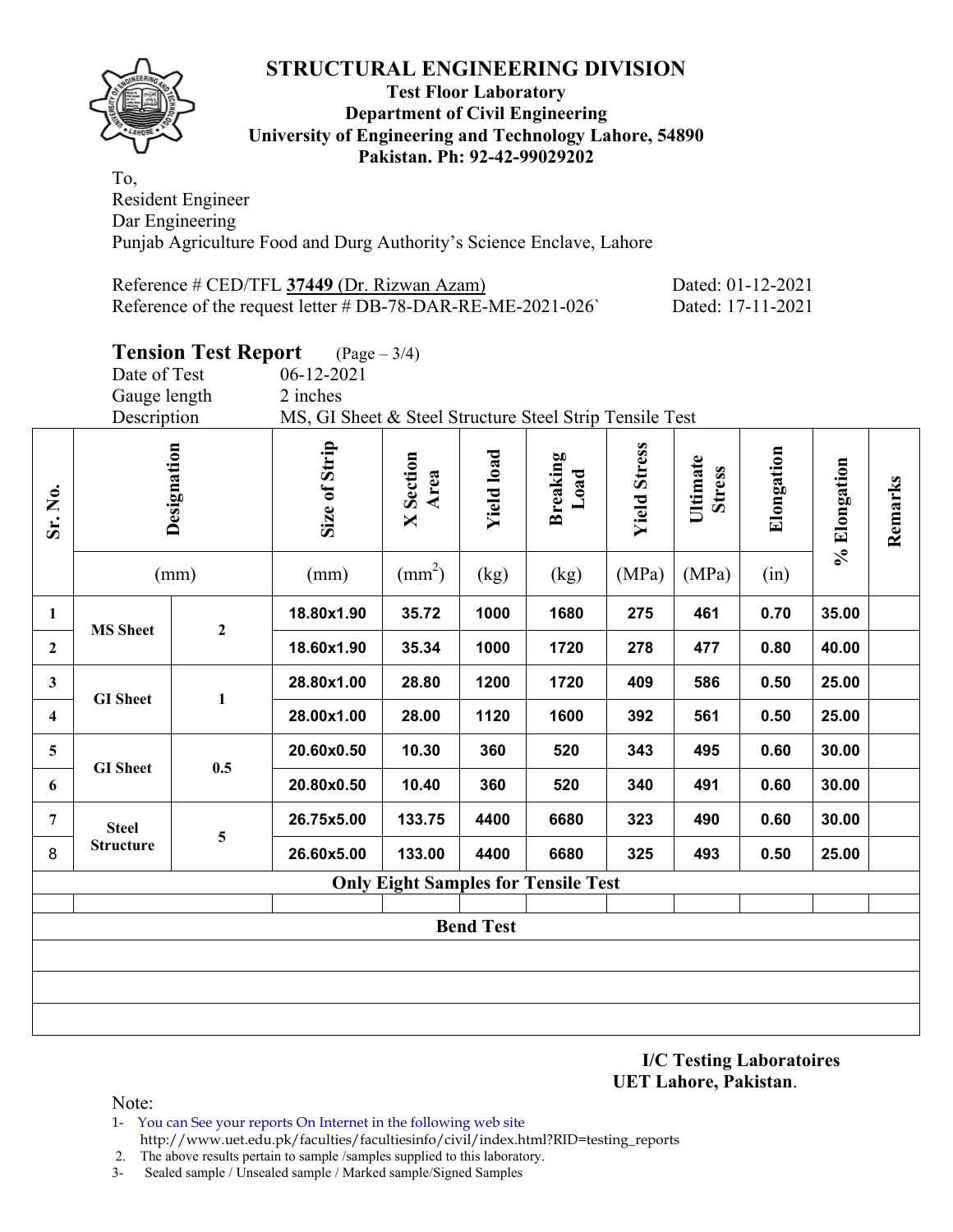

### **Test Floor Laboratory Department of Civil Engineering University of Engineering and Technology Lahore, 54890 Pakistan. Ph: 92-42-99029202**

To, Resident Engineer Dar Engineering Punjab Agriculture Food and Durg Authority's Science Enclave, Lahore

| Reference # CED/TFL 37449 (Dr. Rizwan Azam)                | Dated: 01-12-2021 |
|------------------------------------------------------------|-------------------|
| Reference of the request letter # DB-78-DAR-RE-ME-2021-026 | Dated: 17-11-2021 |

# **Size Test Report** (Page – 4/4)

Date of Test 06-12-2021 Description G.I Sheet thickness Test

| Sr.<br>$\mathbf{N}\mathbf{0}$ . | Designation<br>(mm) | Thickness<br>(mm)               | Remark |
|---------------------------------|---------------------|---------------------------------|--------|
| $\mathbf{1}$                    | 1                   | $1.00$                          |        |
|                                 |                     |                                 |        |
|                                 |                     |                                 |        |
|                                 |                     |                                 |        |
|                                 |                     |                                 |        |
|                                 |                     |                                 |        |
|                                 |                     |                                 |        |
|                                 |                     | <b>Only One Sample for Test</b> |        |
|                                 |                     |                                 |        |

**I/C Testing Laboratoires UET Lahore, Pakistan**.

Note:

1- You can See your reports On Internet in the following web site http://www.uet.edu.pk/faculties/facultiesinfo/civil/index.html?RID=testing\_reports

2. The above results pertain to sample /samples supplied to this laboratory.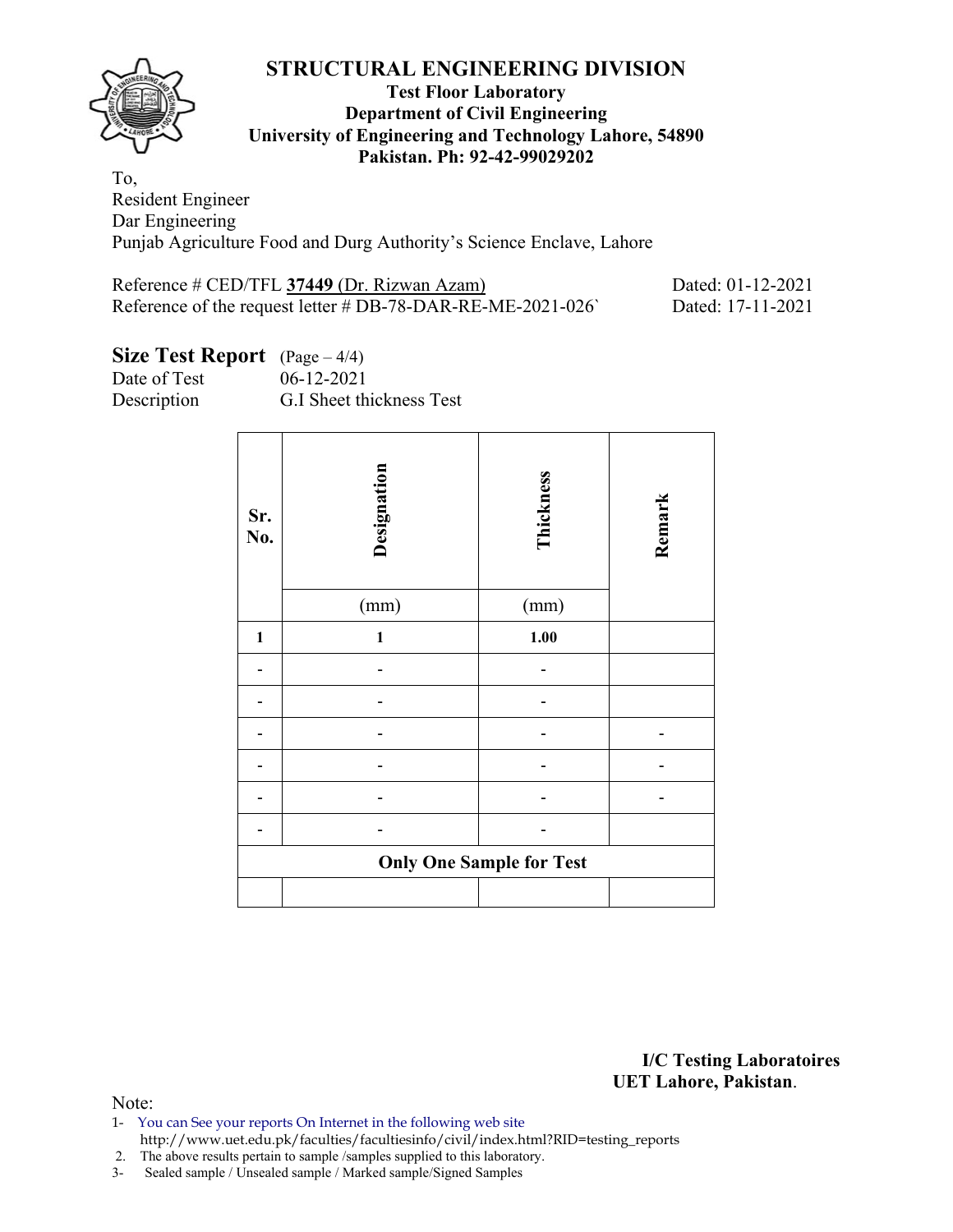

**Test Floor Laboratory Department of Civil Engineering University of Engineering and Technology Lahore, 54890 Pakistan. Ph: 92-42-99029202** 

To, PTC Area Office Jhelum (M/S Mannan Associates)

Reference # CED/TFL **37458** (Dr. Rizwan Azam) Dated: 03-12-2021 Reference of the request letter # Nil Dated: 03-12-2021

# **Tension Test Report** (Page -1/1) Date of Test 06-12-2021 Gauge length 8 inches Description Deformed Steel Bar Tensile and Bend Test as per ASTM-A615

| Sr. No. | Weight                                        |                   | Diameter/<br><b>Size</b> |                | Area<br>$(in^2)$ | <b>Yield load</b> | <b>Breaking</b><br>Load |         | <b>Yield Stress</b><br>(psi) |                                                                | <b>Ultimate Stress</b><br>(psi) | Elongation     | % Elongation | Remarks |
|---------|-----------------------------------------------|-------------------|--------------------------|----------------|------------------|-------------------|-------------------------|---------|------------------------------|----------------------------------------------------------------|---------------------------------|----------------|--------------|---------|
|         | $\frac{2}{10}$                                | Nominal<br>$(\#)$ | Actual<br>(inch)         | Nominal        | Actual           | (kg)              | (kg)                    | Nominal | <b>Actual</b>                | Nominal                                                        | Actual                          | (inch)         |              |         |
| 1       | 0.371                                         | $\mathbf{3}$      | 0.372                    | 0.11           | 0.109            | 4400              | 5000                    | 88200   | 89020                        | 100200                                                         | 101200                          | 1.30           | 16.3         |         |
|         |                                               | $\blacksquare$    |                          | $\blacksquare$ |                  |                   |                         |         |                              |                                                                | $\blacksquare$                  | ۰              |              |         |
|         |                                               |                   |                          |                |                  |                   |                         |         |                              |                                                                |                                 |                |              |         |
|         |                                               | ۰                 |                          |                |                  |                   |                         |         |                              |                                                                |                                 | $\blacksquare$ |              |         |
|         |                                               | $\blacksquare$    |                          |                |                  |                   |                         |         |                              |                                                                | $\blacksquare$                  | $\blacksquare$ |              |         |
|         | $\blacksquare$                                | $\blacksquare$    | $\blacksquare$           | ۰              | $\blacksquare$   |                   | -                       |         | $\blacksquare$               |                                                                | $\blacksquare$                  | $\blacksquare$ |              |         |
|         |                                               |                   |                          |                |                  |                   |                         |         |                              | Note: only one sample for tensile and one sample for bend test |                                 |                |              |         |
|         |                                               |                   |                          |                |                  |                   |                         |         |                              |                                                                |                                 |                |              |         |
|         |                                               |                   |                          |                |                  |                   | <b>Bend Test</b>        |         |                              |                                                                |                                 |                |              |         |
|         | #3 Bar Bend Test Through 180° is Satisfactory |                   |                          |                |                  |                   |                         |         |                              |                                                                |                                 |                |              |         |
|         |                                               |                   |                          |                |                  |                   |                         |         |                              |                                                                |                                 |                |              |         |
|         |                                               |                   |                          |                |                  |                   |                         |         |                              |                                                                |                                 |                |              |         |

**I/C Testing Laboratoires UET Lahore, Pakistan**.

Note:

1- You can See your reports On Internet in the following web site http://www.uet.edu.pk/faculties/facultiesinfo/civil/index.html?RID=testing\_reports

2. The above results pertain to sample /samples supplied to this laboratory.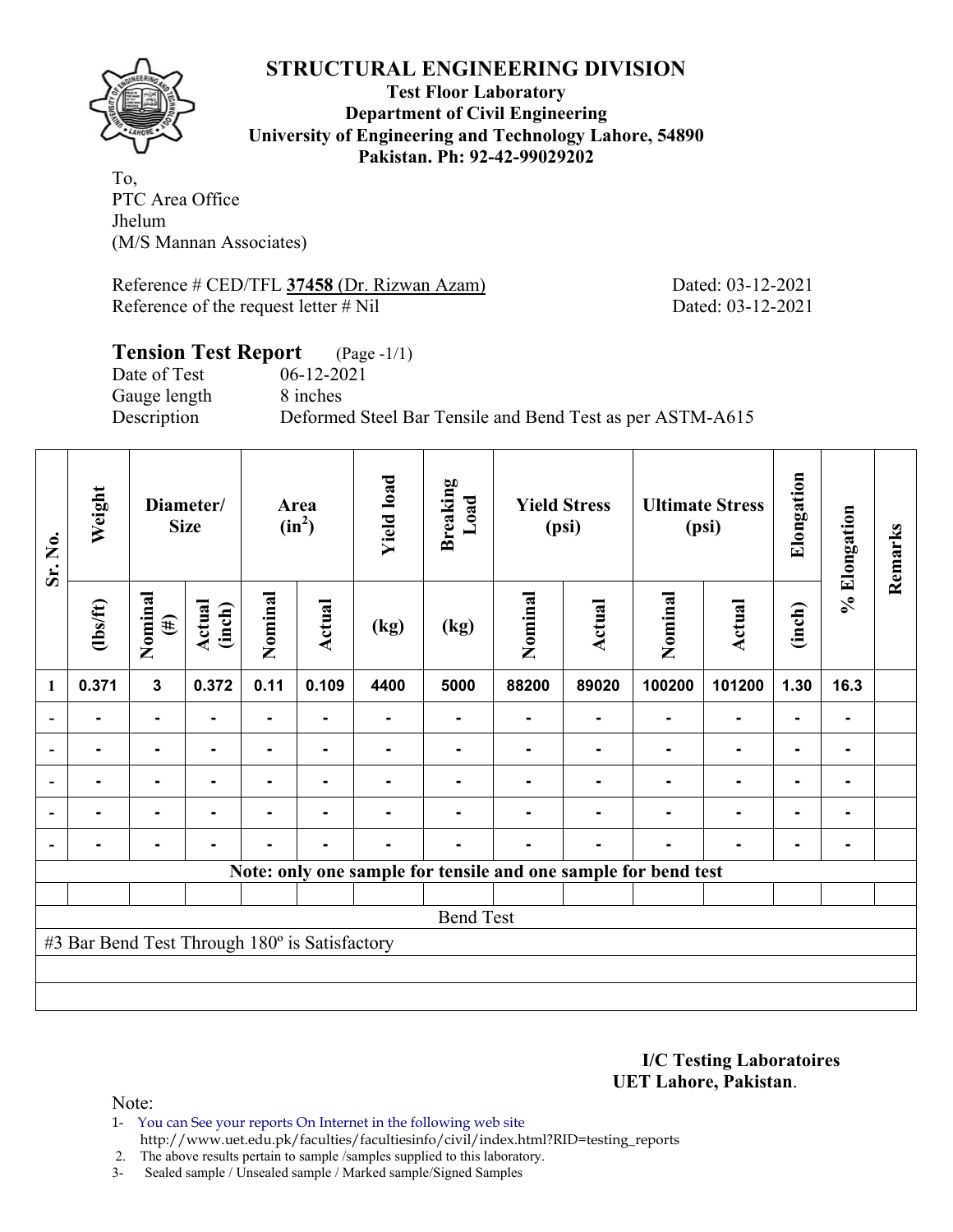**Test Floor Laboratory Department of Civil Engineering University of Engineering and Technology Lahore, 54890 Pakistan. Ph: 92-42-99029202** 

To, M/S Al Manzal Traders Jhelum

Reference # CED/TFL **37459** (Dr. Rizwan Azam) Dated: 03-12-2021 Reference of the request letter # Nil Dated: 03-12-2021

### **Tension Test Report** (Page -1/2) Date of Test 06-12-2021<br>Gauge length 8 inches Gauge length Description Deformed Steel Bar Tensile and Bend Test as per ASTM-A615

| Sr. No.                  | Weight                                        |                   | Diameter/<br><b>Size</b> |         | Area<br>$(in^2)$ | <b>Yield load</b> | <b>Breaking</b><br>Load                                         |         | <b>Yield Stress</b><br>(psi) |         | <b>Ultimate Stress</b><br>(psi) | Elongation | % Elongation | Remarks                 |
|--------------------------|-----------------------------------------------|-------------------|--------------------------|---------|------------------|-------------------|-----------------------------------------------------------------|---------|------------------------------|---------|---------------------------------|------------|--------------|-------------------------|
|                          | $\frac{2}{10}$                                | Nominal<br>$(\#)$ | Actual<br>(inch)         | Nominal | Actual           | (kg)              | (kg)                                                            | Nominal | <b>Actual</b>                | Nominal | <b>Actual</b>                   | (inch)     |              |                         |
| 1                        | 0.363                                         | 3                 | 0.369                    | 0.11    | 0.107            | 2800              | 4400                                                            | 56200   | 57840                        | 88200   | 90900                           | 1.50       | 18.8         |                         |
| $\mathbf{2}$             | 0.366                                         | 3                 | 0.370                    | 0.11    | 0.107            | 2900              | 4300                                                            | 58200   | 59460                        | 86200   | 88200                           | 1.50       | 18.8         |                         |
| $\overline{\phantom{0}}$ |                                               | ۰                 |                          |         |                  |                   |                                                                 |         |                              |         |                                 |            |              | Mehmoob Steel<br>$G-40$ |
| $\blacksquare$           |                                               | $\blacksquare$    |                          |         |                  |                   |                                                                 |         |                              |         |                                 |            |              |                         |
| $\overline{\phantom{a}}$ |                                               | $\blacksquare$    |                          |         |                  |                   |                                                                 |         |                              |         |                                 |            | ۰            |                         |
| $\blacksquare$           | -                                             | $\blacksquare$    |                          |         |                  |                   |                                                                 |         |                              |         |                                 |            | ۰            |                         |
|                          |                                               |                   |                          |         |                  |                   | Note: only two samples for tensile and one sample for bend test |         |                              |         |                                 |            |              |                         |
|                          |                                               |                   |                          |         |                  |                   |                                                                 |         |                              |         |                                 |            |              |                         |
|                          |                                               |                   |                          |         |                  |                   | <b>Bend Test</b>                                                |         |                              |         |                                 |            |              |                         |
|                          | #3 Bar Bend Test Through 180° is Satisfactory |                   |                          |         |                  |                   |                                                                 |         |                              |         |                                 |            |              |                         |
|                          |                                               |                   |                          |         |                  |                   |                                                                 |         |                              |         |                                 |            |              |                         |
|                          |                                               |                   |                          |         |                  |                   |                                                                 |         |                              |         |                                 |            |              |                         |

### **I/C Testing Laboratoires UET Lahore, Pakistan**.

- 1- You can See your reports On Internet in the following web site http://www.uet.edu.pk/faculties/facultiesinfo/civil/index.html?RID=testing\_reports
- 2. The above results pertain to sample /samples supplied to this laboratory.
- 3- Sealed sample / Unsealed sample / Marked sample/Signed Samples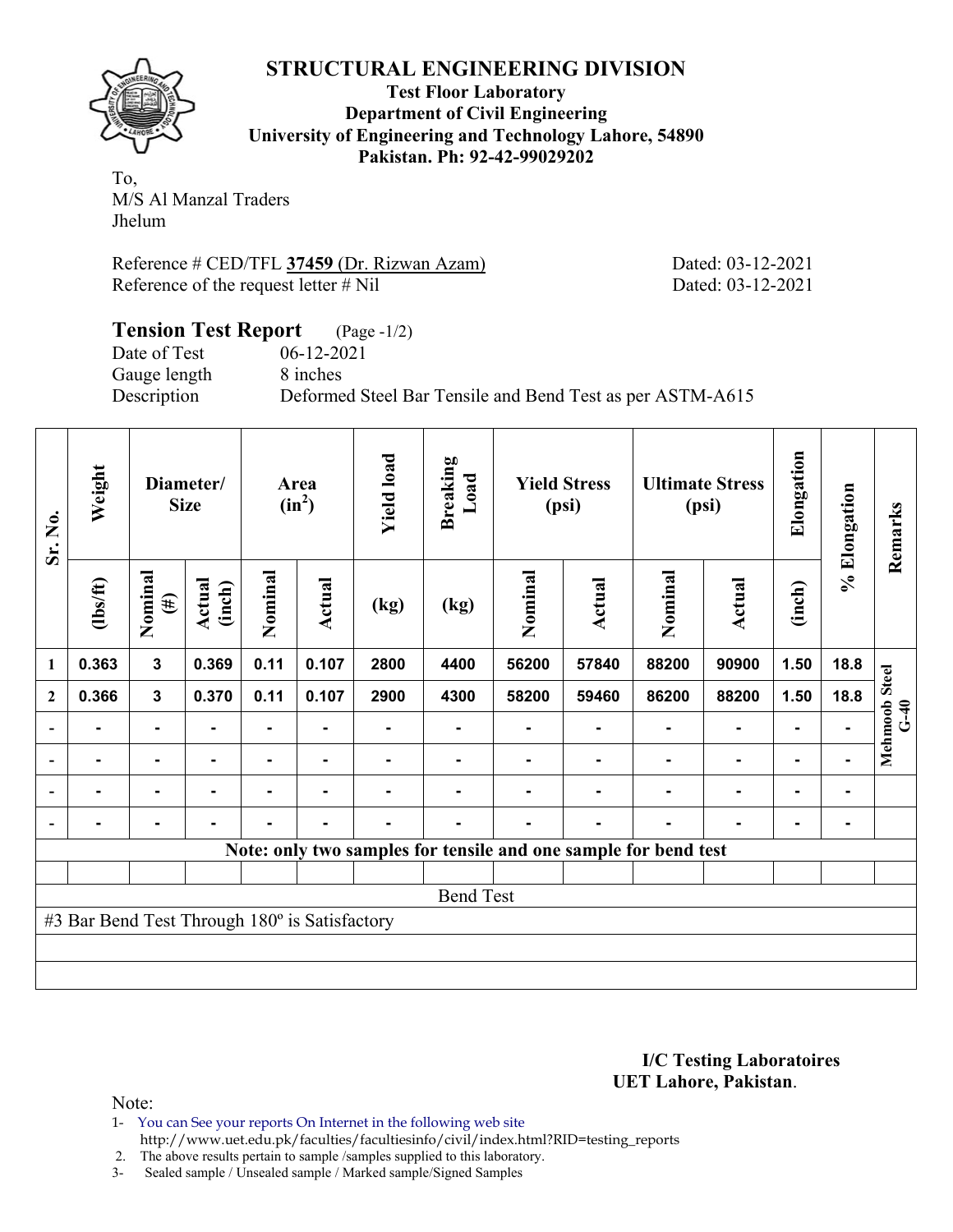**Test Floor Laboratory Department of Civil Engineering University of Engineering and Technology Lahore, 54890 Pakistan. Ph: 92-42-99029202** 

To, M/S Al Manzal Traders Jhelum

Reference # CED/TFL **37459** (Dr. Rizwan Azam) Dated: 03-12-2021 Reference of the request letter # Nil Dated: 03-12-2021

### **Tension Test Report** (Page -2/2) Date of Test 06-12-2021<br>Gauge length 8 inches Gauge length Description Deformed Steel Bar Tensile and Bend Test as per ASTM-A615

| Sr. No.                  | Weight                                        |                   | Diameter/<br><b>Size</b> |         | Area<br>$(in^2)$ | <b>Yield load</b> | <b>Breaking</b><br>Load                                         |         | <b>Yield Stress</b><br>(psi) |         | <b>Ultimate Stress</b><br>(psi) | Elongation     | % Elongation | Remarks                 |
|--------------------------|-----------------------------------------------|-------------------|--------------------------|---------|------------------|-------------------|-----------------------------------------------------------------|---------|------------------------------|---------|---------------------------------|----------------|--------------|-------------------------|
|                          | $\frac{2}{10}$                                | Nominal<br>$(\#)$ | Actual<br>(inch)         | Nominal | Actual           | (kg)              | (kg)                                                            | Nominal | <b>Actual</b>                | Nominal | Actual                          | (inch)         |              |                         |
| 1                        | 0.363                                         | 3                 | 0.368                    | 0.11    | 0.107            | 3200              | 5000                                                            | 64200   | 66170                        | 100200  | 103400                          | 1.60           | 20.0         |                         |
| $\overline{2}$           | 0.364                                         | 3                 | 0.369                    | 0.11    | 0.107            | 3200              | 5000                                                            | 64200   | 65940                        | 100200  | 103100                          | 1.60           | 20.0         |                         |
|                          |                                               | $\blacksquare$    |                          | ۰       |                  |                   |                                                                 |         |                              |         |                                 |                |              | Mehmoob Steel<br>$G-60$ |
| $\overline{\phantom{a}}$ |                                               | $\blacksquare$    |                          |         |                  |                   |                                                                 |         |                              |         |                                 |                |              |                         |
| $\overline{\phantom{a}}$ | -                                             | $\blacksquare$    | $\blacksquare$           |         | -                |                   |                                                                 |         |                              |         |                                 | $\blacksquare$ | ۰            |                         |
| $\blacksquare$           | -                                             | ۰                 |                          |         | -                |                   |                                                                 |         |                              |         |                                 | -              | ٠            |                         |
|                          |                                               |                   |                          |         |                  |                   | Note: only two samples for tensile and one sample for bend test |         |                              |         |                                 |                |              |                         |
|                          |                                               |                   |                          |         |                  |                   |                                                                 |         |                              |         |                                 |                |              |                         |
|                          |                                               |                   |                          |         |                  |                   | <b>Bend Test</b>                                                |         |                              |         |                                 |                |              |                         |
|                          | #3 Bar Bend Test Through 180° is Satisfactory |                   |                          |         |                  |                   |                                                                 |         |                              |         |                                 |                |              |                         |
|                          |                                               |                   |                          |         |                  |                   |                                                                 |         |                              |         |                                 |                |              |                         |
|                          |                                               |                   |                          |         |                  |                   |                                                                 |         |                              |         |                                 |                |              |                         |

### **I/C Testing Laboratoires UET Lahore, Pakistan**.

- 1- You can See your reports On Internet in the following web site http://www.uet.edu.pk/faculties/facultiesinfo/civil/index.html?RID=testing\_reports
- 2. The above results pertain to sample /samples supplied to this laboratory.
- 3- Sealed sample / Unsealed sample / Marked sample/Signed Samples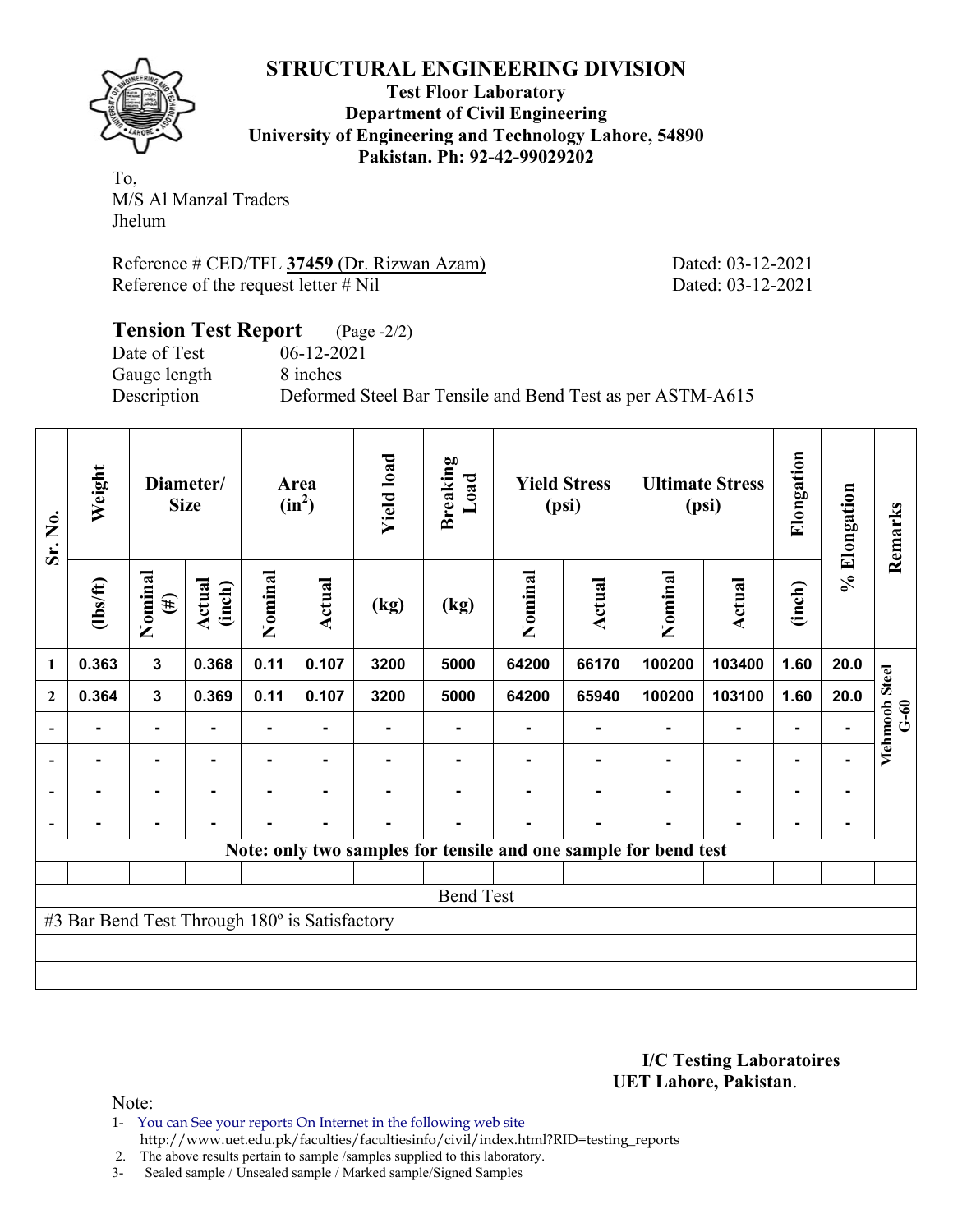

### **Test Floor Laboratory Department of Civil Engineering University of Engineering and Technology Lahore, 54890 Pakistan. Ph: 92-42-99029202**

To, Executive Engineer Road Construction Division Gujranwala (Dualization of Road from Gujranwala to M-2 Interchange at Kot Sarwer via Hafizabad km 6.20 to km 80.35 Length = 74.15 km in District Gujranwala & Hafizabad (Section km no. 6.20 to km 40.20)

Reference # CED/TFL **37461** (Dr. Rizwan Azam) Dated: 03-12-2021 Reference of the request letter # 907 Dated: 30-11-2021

|                |  | <b>Tension Test Report</b> | $(Page -1/1)$ |
|----------------|--|----------------------------|---------------|
| $\blacksquare$ |  |                            |               |

Date of Test 06-12-2021

Gauge length 8 inches Description Deformed Steel Bar Tensile and Bend Test

| Sr. No.      | Weight         |                                                                   | Diameter/<br><b>Size</b><br>(inch) |         | Area<br>$(in^2)$ | <b>Yield load</b>                                    | <b>Breaking</b><br>Load |         | <b>Yield Stress</b><br>(psi) |         | <b>Ultimate Stress</b><br>(psi) | Elongation | % Elongation | Remarks |
|--------------|----------------|-------------------------------------------------------------------|------------------------------------|---------|------------------|------------------------------------------------------|-------------------------|---------|------------------------------|---------|---------------------------------|------------|--------------|---------|
|              | $\frac{2}{10}$ | Nominal                                                           | Actual                             | Nominal | Actual           | (kg)                                                 | (kg)                    | Nominal | <b>Actual</b>                | Nominal | <b>Actual</b>                   | (inch)     |              |         |
| 1            | 0.083          | 5/32                                                              | 0.176                              | ------  | 0.024            | 600                                                  | 800                     | ------  | 54290                        |         | 72400                           | 1.60       | 20.0         |         |
| $\mathbf{2}$ | 0.083          | 5/32                                                              | 0.176                              | ------  | 0.024            | 600                                                  | 800                     | ------  | 54060                        |         | 72100                           | 1.40       | 17.5         |         |
| 3            | 0.173          | 1/4                                                               | 0.254                              | ------  | 0.051            | 1440                                                 | 1800                    | ------  | 62570                        |         | 78300                           | 1.60       | 20.0         |         |
| 4            | 0.156          | 1/4                                                               | 0.242                              | ------  | 0.046            | 1480                                                 | 1840                    | ------- | 71170                        | ------  | 88500                           | 1.60       | 20.0         |         |
|              |                | $\blacksquare$                                                    |                                    |         |                  |                                                      |                         |         |                              |         |                                 |            |              |         |
|              |                |                                                                   |                                    |         |                  |                                                      |                         |         |                              |         | $\blacksquare$                  |            |              |         |
|              |                | Note: only four samples for tensile and two samples for bend test |                                    |         |                  |                                                      |                         |         |                              |         |                                 |            |              |         |
|              |                |                                                                   |                                    |         |                  |                                                      |                         |         |                              |         |                                 |            |              |         |
|              |                |                                                                   |                                    |         |                  |                                                      | <b>Bend Test</b>        |         |                              |         |                                 |            |              |         |
|              |                |                                                                   |                                    |         |                  | 5/32" Dia Bar Bend Test Through 180° is Satisfactory |                         |         |                              |         |                                 |            |              |         |
|              |                |                                                                   |                                    |         |                  | 1/4" Dia Bar Bend Test Through 180° is Satisfactory  |                         |         |                              |         |                                 |            |              |         |
|              |                |                                                                   |                                    |         |                  |                                                      |                         |         |                              |         |                                 |            |              |         |

**I/C Testing Laboratoires UET Lahore, Pakistan**.

Note:

- 1- You can See your reports On Internet in the following web site http://www.uet.edu.pk/faculties/facultiesinfo/civil/index.html?RID=testing\_reports
- 2. The above results pertain to sample /samples supplied to this laboratory.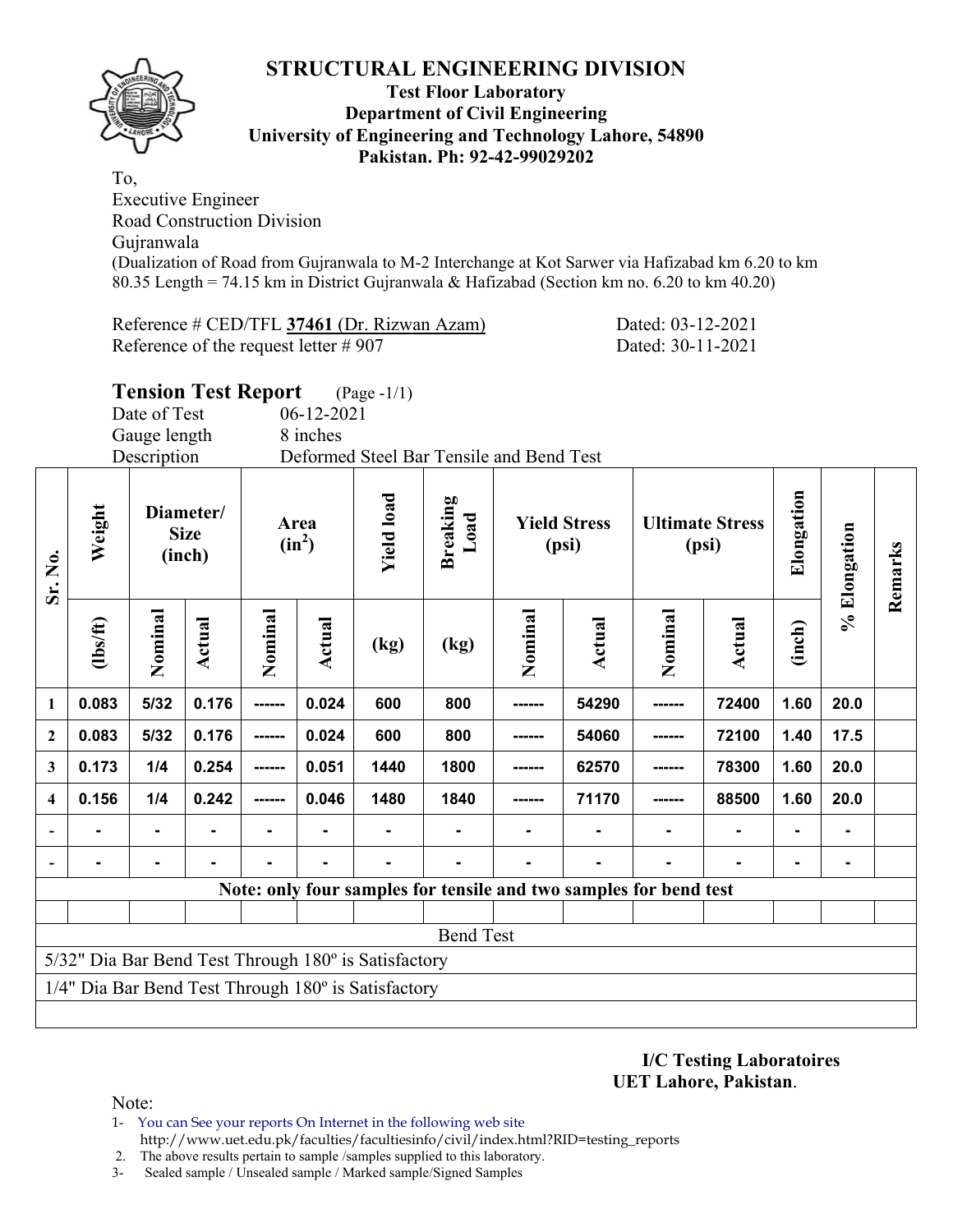

### **Test Floor Laboratory Department of Civil Engineering University of Engineering and Technology Lahore, 54890 Pakistan. Ph: 92-42-99029202**

To, Sub Divisional Officer Highway Sub Division Lalian (Rehabilitation / Improvement of Road from Ahmad Nagar to Sial Morr Interchange City, Length =  $7.00 \text{ km}$ ) Reference # CED/TFL **37462** (Dr. Rizwan Azam) Dated: 03-12-2021 Reference of the request letter # 521/L Dated: 22-11-2021

# **Tension Test Report** (Page -1/2)

Date of Test 06-12-2021 Gauge length 8 inches

Description Deformed Steel Bar Tensile and Bend Test as per ASTM-A615

| Sr. No.                  | Weight         |                | Diameter/<br><b>Size</b><br>(inch) |                | Area<br>$(in^2)$ | <b>Yield load</b>                                   | <b>Breaking</b><br>Load |         | <b>Yield Stress</b><br>(psi) |                                                                 | <b>Ultimate Stress</b><br>(psi) | Elongation     | % Elongation   | Remarks |
|--------------------------|----------------|----------------|------------------------------------|----------------|------------------|-----------------------------------------------------|-------------------------|---------|------------------------------|-----------------------------------------------------------------|---------------------------------|----------------|----------------|---------|
|                          | $\frac{2}{10}$ | Nominal        | Actual                             | Nominal        | <b>Actual</b>    | (kg)                                                | (kg)                    | Nominal | Actual                       | Nominal                                                         | <b>Actual</b>                   | (inch)         |                |         |
| 1                        | 0.379          | 3/8            | 0.377                              | 0.11           | 0.111            | 4300                                                | 5600                    | 86200   | 85120                        | 112300                                                          | 110900                          | 0.80           | 10.0           |         |
| $\mathbf{2}$             | 0.378          | 3/8            | 0.376                              | 0.11           | 0.111            | 4200                                                | 5600                    | 84200   | 83380                        | 112300                                                          | 111200                          | 0.90           | 11.3           |         |
|                          |                | $\blacksquare$ |                                    | ۰              |                  |                                                     |                         |         |                              |                                                                 | $\blacksquare$                  | $\blacksquare$ | $\blacksquare$ |         |
| $\overline{a}$           |                | ۰              |                                    | -              |                  |                                                     |                         |         |                              |                                                                 | ٠                               | $\blacksquare$ | $\blacksquare$ |         |
| $\blacksquare$           | $\blacksquare$ | $\blacksquare$ | $\blacksquare$                     | $\blacksquare$ |                  |                                                     |                         |         |                              |                                                                 | $\blacksquare$                  | $\blacksquare$ | $\blacksquare$ |         |
| $\overline{\phantom{0}}$ | $\blacksquare$ | ۰              |                                    |                |                  |                                                     |                         |         | $\blacksquare$               | ۰                                                               | $\blacksquare$                  | $\blacksquare$ | ۰              |         |
|                          |                |                |                                    |                |                  |                                                     |                         |         |                              | Note: only two samples for tensile and one sample for bend test |                                 |                |                |         |
|                          |                |                |                                    |                |                  |                                                     |                         |         |                              |                                                                 |                                 |                |                |         |
|                          |                |                |                                    |                |                  |                                                     | <b>Bend Test</b>        |         |                              |                                                                 |                                 |                |                |         |
|                          |                |                |                                    |                |                  | 3/8" Dia Bar Bend Test Through 180° is Satisfactory |                         |         |                              |                                                                 |                                 |                |                |         |
|                          |                |                |                                    |                |                  |                                                     |                         |         |                              |                                                                 |                                 |                |                |         |
|                          |                |                |                                    |                |                  |                                                     |                         |         |                              |                                                                 |                                 |                |                |         |

**I/C Testing Laboratoires UET Lahore, Pakistan**.

- 1- You can See your reports On Internet in the following web site http://www.uet.edu.pk/faculties/facultiesinfo/civil/index.html?RID=testing\_reports
- 2. The above results pertain to sample /samples supplied to this laboratory.
- 3- Sealed sample / Unsealed sample / Marked sample/Signed Samples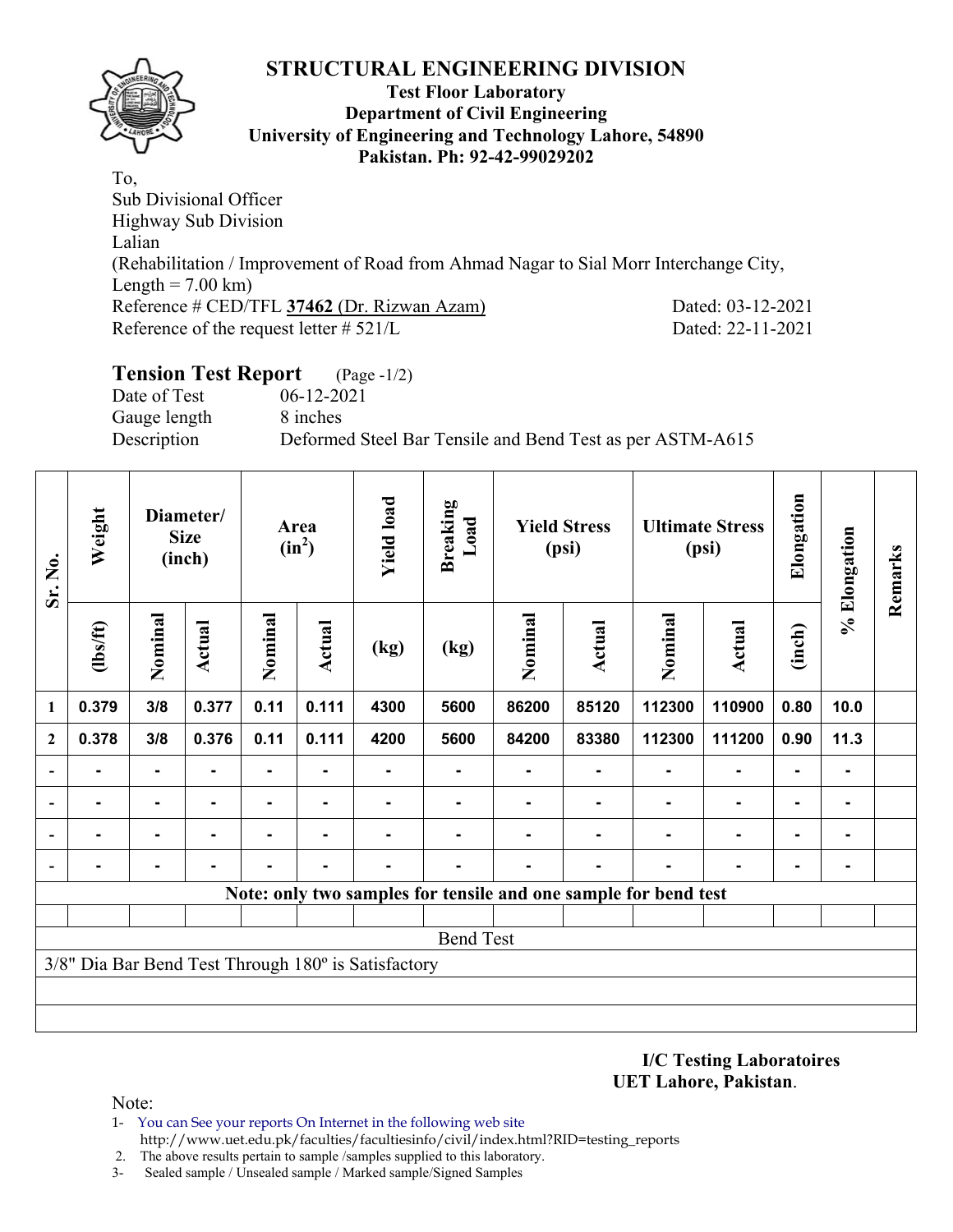

### **Test Floor Laboratory Department of Civil Engineering University of Engineering and Technology Lahore, 54890 Pakistan. Ph: 92-42-99029202**

To, Sub Divisional Officer Highway Sub Division Lalian (Reconstruction / Rehabilitation Carpet Road from Kalowal to Wasoana I/C Limnks in Tehsil Lalian District Chiniot, Length = 9.10 km) Reference # CED/TFL **37462** (Dr. Rizwan Azam) Dated: 03-12-2021 Reference of the request letter # 520/L Dated: 22-11-2021

# **Tension Test Report** (Page -2/2)

Date of Test 06-12-2021 Gauge length 8 inches

Description Deformed Steel Bar Tensile and Bend Test as per ASTM-A615

| Weight<br>Sr. No.        |                |                | Diameter/<br><b>Size</b><br>(inch) |                | Area<br>$(in^2)$ | <b>Yield load</b>                                   | <b>Breaking</b><br>Load                                         |         | <b>Yield Stress</b><br>(psi) |         | <b>Ultimate Stress</b><br>(psi) | Elongation     | % Elongation   | Remarks |
|--------------------------|----------------|----------------|------------------------------------|----------------|------------------|-----------------------------------------------------|-----------------------------------------------------------------|---------|------------------------------|---------|---------------------------------|----------------|----------------|---------|
|                          | $\frac{2}{10}$ | Nominal        | <b>Actual</b>                      | Nominal        | <b>Actual</b>    | (kg)                                                | (kg)                                                            | Nominal | Actual                       | Nominal | <b>Actual</b>                   | (inch)         |                |         |
| 1                        | 0.390          | 3/8            | 0.382                              | 0.11           | 0.115            | 3400                                                | 5100                                                            | 68200   | 65410                        | 102200  | 98200                           | 1.10           | 13.8           |         |
| $\mathbf{2}$             | 0.321          | 3/8            | 0.347                              | 0.11           | 0.094            | 3200                                                | 4900                                                            | 64200   | 74690                        | 98200   | 114400                          | 1.40           | 17.5           |         |
|                          |                | ٠              |                                    | ۰              |                  |                                                     |                                                                 |         |                              |         | $\blacksquare$                  | $\blacksquare$ | $\blacksquare$ |         |
| $\overline{a}$           |                | $\blacksquare$ |                                    |                |                  |                                                     |                                                                 |         |                              |         |                                 | $\blacksquare$ | ۰              |         |
| $\overline{\phantom{0}}$ | $\blacksquare$ | ۰              | $\blacksquare$                     | $\blacksquare$ | $\blacksquare$   |                                                     |                                                                 |         |                              |         | $\blacksquare$                  | $\blacksquare$ | $\blacksquare$ |         |
| $\blacksquare$           |                | ۰              |                                    |                |                  |                                                     |                                                                 |         |                              | ۰       | ۰                               | $\blacksquare$ | ۰              |         |
|                          |                |                |                                    |                |                  |                                                     | Note: only two samples for tensile and one sample for bend test |         |                              |         |                                 |                |                |         |
|                          |                |                |                                    |                |                  |                                                     |                                                                 |         |                              |         |                                 |                |                |         |
|                          |                |                |                                    |                |                  |                                                     | <b>Bend Test</b>                                                |         |                              |         |                                 |                |                |         |
|                          |                |                |                                    |                |                  | 3/8" Dia Bar Bend Test Through 180° is Satisfactory |                                                                 |         |                              |         |                                 |                |                |         |
|                          |                |                |                                    |                |                  |                                                     |                                                                 |         |                              |         |                                 |                |                |         |
|                          |                |                |                                    |                |                  |                                                     |                                                                 |         |                              |         |                                 |                |                |         |

**I/C Testing Laboratoires UET Lahore, Pakistan**.

Note:

1- You can See your reports On Internet in the following web site http://www.uet.edu.pk/faculties/facultiesinfo/civil/index.html?RID=testing\_reports

2. The above results pertain to sample /samples supplied to this laboratory.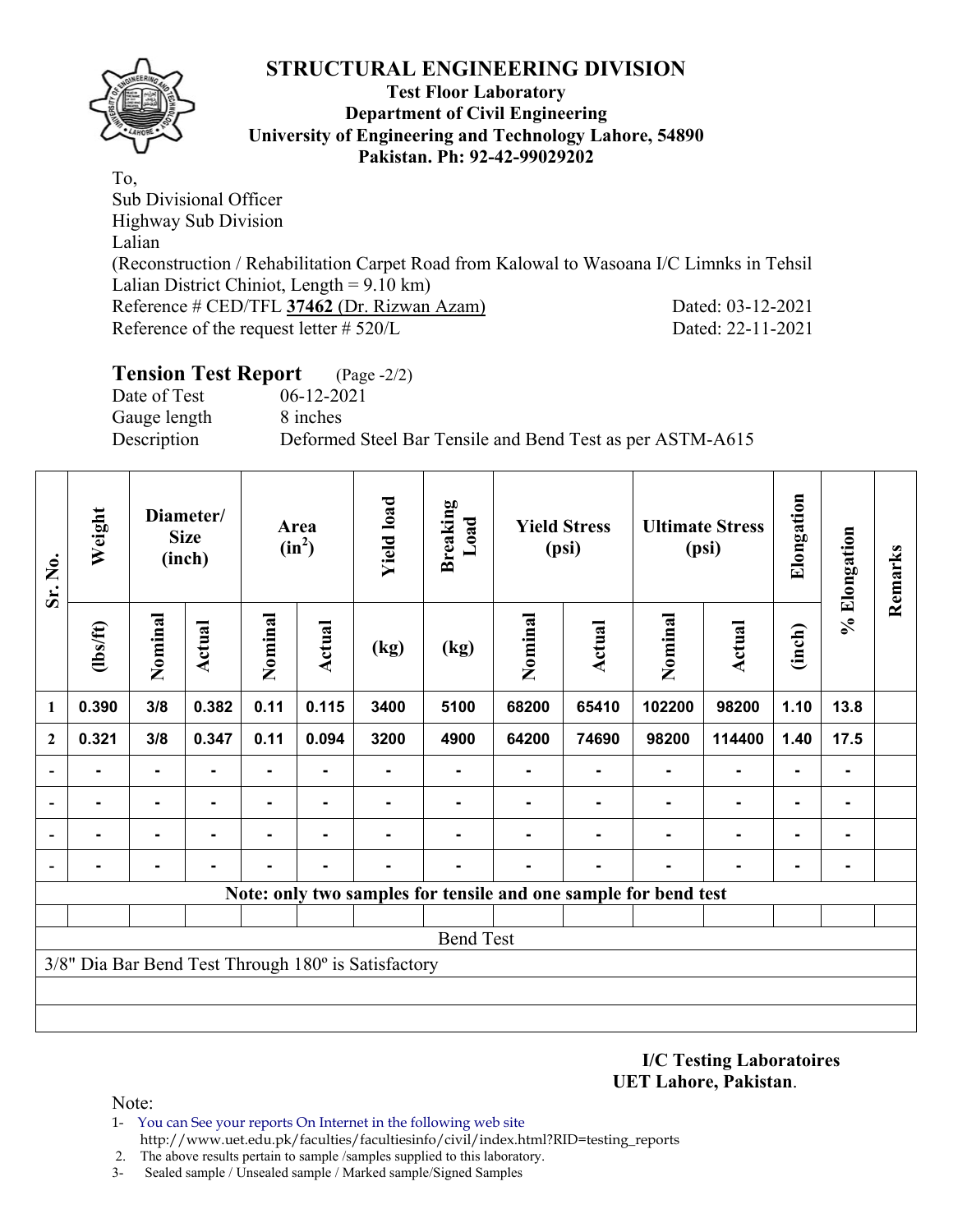

### **Test Floor Laboratory Department of Civil Engineering University of Engineering and Technology Lahore, 54890 Pakistan. Ph: 92-42-99029202**

To, Planning & Coordination Engineer Izhar Construction (Pvt) Ltd Construction of Ocean Ceramic Tiel Project at M-3 Industrial Area, Faisalanbad

| Reference # CED/TFL 37463 (Dr. Rizwan Azam)                | Dated: 03-12-2021 |
|------------------------------------------------------------|-------------------|
| Reference of the request letter $\#$ ICPL/CONST-OCT/21/118 | Dated: 03-12-2021 |

# **Tension Test Report** (Page -1/1)<br>Date of Test 06-12-2021

Gauge length 8 inches

06-12-2021 Description Deformed Steel Bar Tensile and Bend Test as per ASTM-A615

| Sr. No.                  | Weight<br>Diameter/<br><b>Size</b><br>(mm) |                |                |                | Area<br>$(in^2)$ | <b>Yield load</b>                                   | <b>Breaking</b><br>Load |                | <b>Yield Stress</b><br>(psi)                                    |         | <b>Ultimate Stress</b><br>(psi) | Elongation     | % Elongation | Remarks                |
|--------------------------|--------------------------------------------|----------------|----------------|----------------|------------------|-----------------------------------------------------|-------------------------|----------------|-----------------------------------------------------------------|---------|---------------------------------|----------------|--------------|------------------------|
|                          | $\frac{2}{10}$                             | Nominal        | Actual         | Nominal        | Actual           | (kg)                                                | (kg)                    | Nominal        | Actual                                                          | Nominal | Actual                          | (inch)         |              |                        |
| $\mathbf{1}$             | 0.424                                      | 10             | 10.12          | 0.12           | 0.125            | 4400                                                | 5300                    | 80835          | 77820                                                           | 97370   | 93800                           | 1.00           | 12.5         | Mughal<br><b>Steel</b> |
| $\boldsymbol{2}$         | 0.424                                      | 10             | 10.12          | 0.12           | 0.125            | 4600                                                | 5400                    | 84510          | 81280                                                           | 99207   | 95500                           | 1.00           | 12.5         |                        |
| $\overline{\phantom{a}}$ | $\blacksquare$                             | Ξ.             |                |                |                  |                                                     |                         |                |                                                                 |         |                                 |                | ۰            |                        |
| $\blacksquare$           | ۰                                          | $\blacksquare$ | $\blacksquare$ | ٠              | $\blacksquare$   |                                                     |                         | $\blacksquare$ |                                                                 |         | ۰                               | $\blacksquare$ | ۰.           |                        |
|                          | $\blacksquare$                             | $\blacksquare$ | $\blacksquare$ | $\blacksquare$ | ۰                |                                                     |                         |                |                                                                 |         | ۰                               |                | ۰            |                        |
|                          |                                            |                |                |                |                  |                                                     |                         |                |                                                                 |         |                                 |                |              |                        |
|                          |                                            |                |                |                |                  |                                                     |                         |                | Note: only two samples for tensile and one sample for bend test |         |                                 |                |              |                        |
|                          |                                            |                |                |                |                  |                                                     |                         |                |                                                                 |         |                                 |                |              |                        |
|                          |                                            |                |                |                |                  |                                                     | <b>Bend Test</b>        |                |                                                                 |         |                                 |                |              |                        |
|                          |                                            |                |                |                |                  | 10mm Dia Bar Bend Test Through 180° is Satisfactory |                         |                |                                                                 |         |                                 |                |              |                        |
|                          |                                            |                |                |                |                  |                                                     |                         |                |                                                                 |         |                                 |                |              |                        |
|                          |                                            |                |                |                |                  |                                                     |                         |                |                                                                 |         |                                 |                |              |                        |

**I/C Testing Laboratoires UET Lahore, Pakistan**.

- 1- You can See your reports On Internet in the following web site http://www.uet.edu.pk/faculties/facultiesinfo/civil/index.html?RID=testing\_reports
- 2. The above results pertain to sample /samples supplied to this laboratory.
- 3- Sealed sample / Unsealed sample / Marked sample/Signed Samples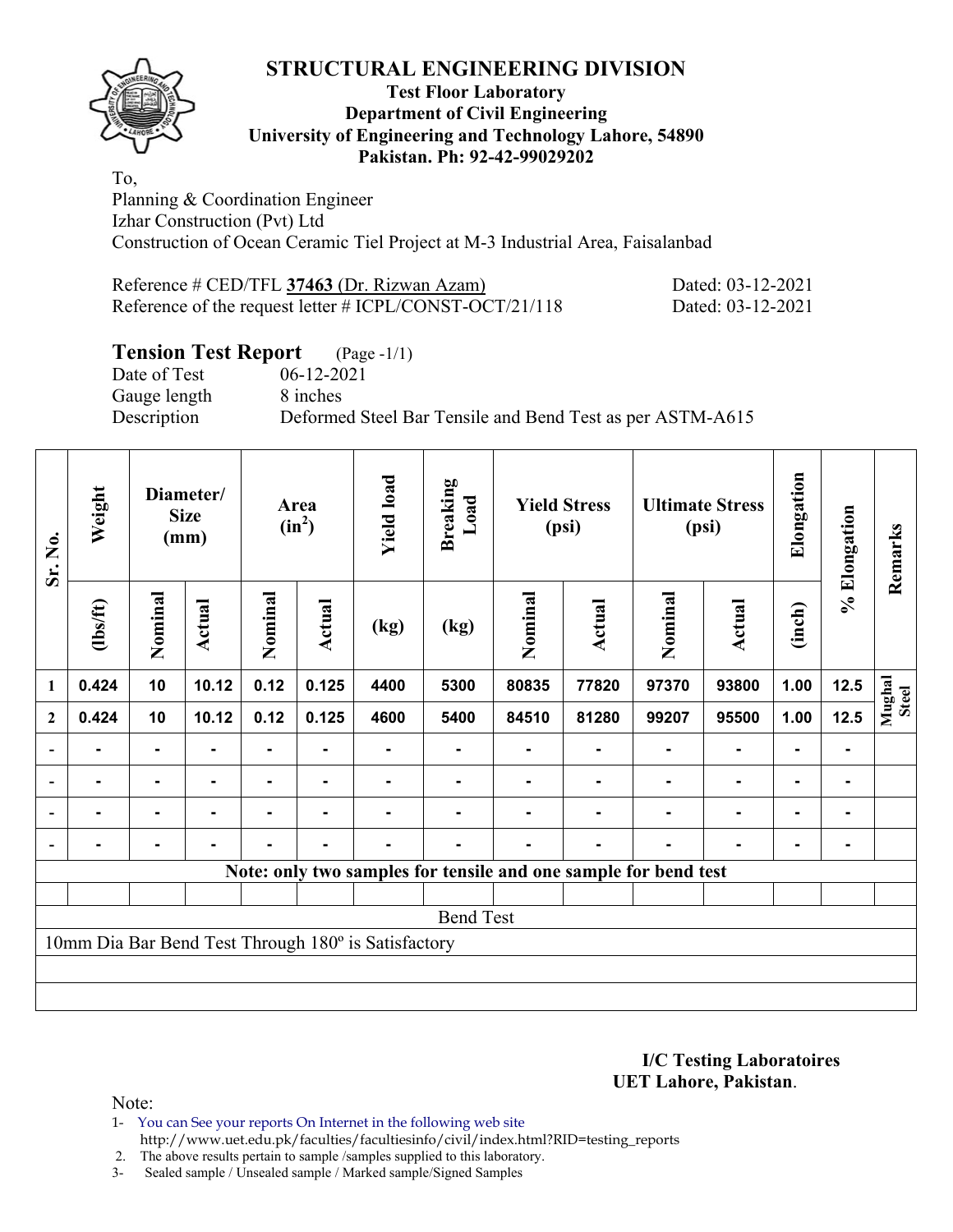**Test Floor Laboratory Department of Civil Engineering University of Engineering and Technology Lahore, 54890 Pakistan. Ph: 92-42-99029202** 

To, Resident Engineer ACE Consultants – Lahore Construction of Lodhran – Multan Project Section (N-5)

Reference # CED/TFL **37464** (Dr. Rizwan Azam) Dated: 03-12-2021 Reference of the request letter # RE/ACE/LMP/2021/107 Dated: 29-11-2021

# **Tension Test Report** (Page -1/2)

Date of Test 06-12-2021 Gauge length 8 inches

Description Deformed Steel Bar Tensile and Bend Test as per ASTM-A615

| Sr. No.        | Weight   |                | Diameter/<br><b>Size</b><br>(inch) |         | Area<br>$(in^2)$ | <b>Yield load</b>                                   | <b>Breaking</b><br>Load                                         |         | <b>Yield Stress</b><br>(psi) |         | <b>Ultimate Stress</b><br>(psi) | Elongation     | % Elongation | Remarks      |
|----------------|----------|----------------|------------------------------------|---------|------------------|-----------------------------------------------------|-----------------------------------------------------------------|---------|------------------------------|---------|---------------------------------|----------------|--------------|--------------|
|                | (1bs/ft) | Nominal        | Actual                             | Nominal | <b>Actual</b>    | (kg)                                                | (kg)                                                            | Nominal | Actual                       | Nominal | <b>Actual</b>                   | (inch)         |              |              |
| 1              | 0.429    | 3/8            | 0.400                              | 0.11    | 0.126            | 4000                                                | 5900                                                            | 80200   | 69990                        | 118300  | 103300                          | 0.80           | 10.0         | Ittehad      |
| $\overline{2}$ | 0.434    | 3/8            | 0.403                              | 0.11    | 0.128            | 4100                                                | 6000                                                            | 82200   | 70850                        | 120300  | 103700                          | 1.30           | 16.3         | <b>Steel</b> |
| $\blacksquare$ |          | ۰              |                                    |         | ٠                |                                                     |                                                                 |         |                              |         | $\blacksquare$                  | $\blacksquare$ |              |              |
| $\blacksquare$ | ۰        | $\blacksquare$ | ۰                                  |         | $\blacksquare$   |                                                     |                                                                 |         |                              |         | $\blacksquare$                  | $\blacksquare$ |              |              |
|                | ۰        | ۰              | $\blacksquare$                     | ٠       | $\blacksquare$   | -                                                   |                                                                 |         |                              |         | $\blacksquare$                  | $\blacksquare$ |              |              |
|                |          | $\blacksquare$ |                                    |         | ٠                |                                                     |                                                                 |         |                              |         | $\blacksquare$                  | $\blacksquare$ |              |              |
|                |          |                |                                    |         |                  |                                                     | Note: only two samples for tensile and one sample for bend test |         |                              |         |                                 |                |              |              |
|                |          |                |                                    |         |                  |                                                     |                                                                 |         |                              |         |                                 |                |              |              |
|                |          |                |                                    |         |                  |                                                     | <b>Bend Test</b>                                                |         |                              |         |                                 |                |              |              |
|                |          |                |                                    |         |                  | 3/8" Dia Bar Bend Test Through 180° is Satisfactory |                                                                 |         |                              |         |                                 |                |              |              |
|                |          |                |                                    |         |                  |                                                     |                                                                 |         |                              |         |                                 |                |              |              |
|                |          |                |                                    |         |                  |                                                     |                                                                 |         |                              |         |                                 |                |              |              |

**I/C Testing Laboratoires UET Lahore, Pakistan**.

Note:

1- You can See your reports On Internet in the following web site http://www.uet.edu.pk/faculties/facultiesinfo/civil/index.html?RID=testing\_reports

2. The above results pertain to sample /samples supplied to this laboratory.